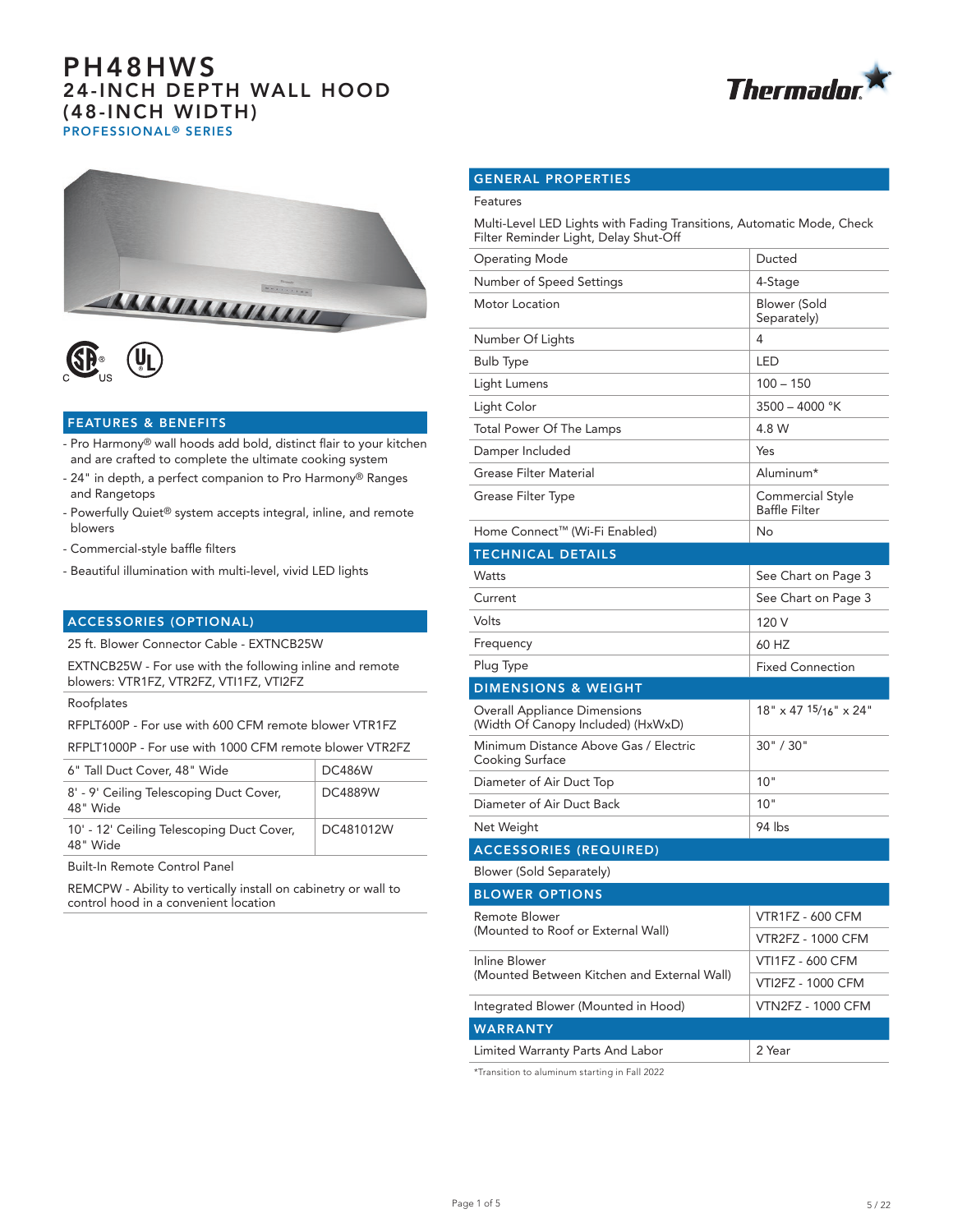

#### HOOD DIMENSIONS



## OPTIONAL ACCESSORIES

## 48" WIDE DUCT COVER

Stainless steel duct cover for wall hood applications





measurements in inches (mm)



DC481012W TELESCOPING FOR 10'–12' CEILINGS



measurements in inches (mm)



#### REMOTE CONTROL PANEL REMCPW



Convenience at your fingertips: The remote control accessory offers the freedom to extend your hood controls to a more reachable spot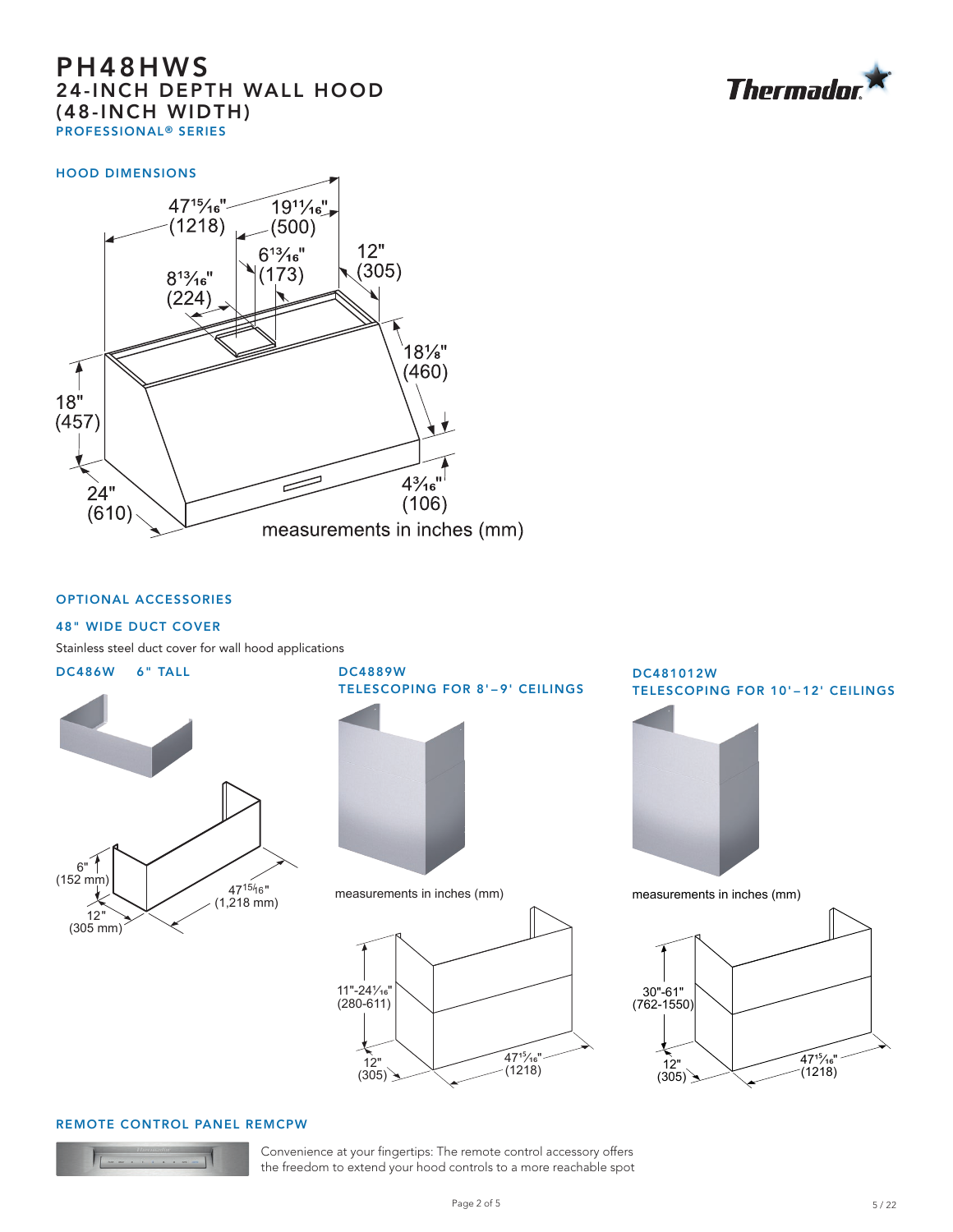

## ELECTRIC LOAD (120V, 60HZ)

|         |       | <b>Remote Blower</b> |        | Inline Blower |        | Integrated Blower |  |
|---------|-------|----------------------|--------|---------------|--------|-------------------|--|
|         |       | VTR1FZ               | VTR2FZ | VTI1FZ        | VTI2FZ | VTN2FZ            |  |
| PH48HWS | Amps  | 6.5                  | 11.1   | 6.5           | 11.1   | 9.5               |  |
|         | Watts | 780                  | ,332   | 780           | 1,332  | 1,140             |  |

# REMOTE BLOWERS (MOUNTED TO ROOF OR EXTERNAL WALL)



measurements in inches and mm

#### VTR1FZ–600 CFM VTR2FZ–1000 CFM



measurements in inches and mm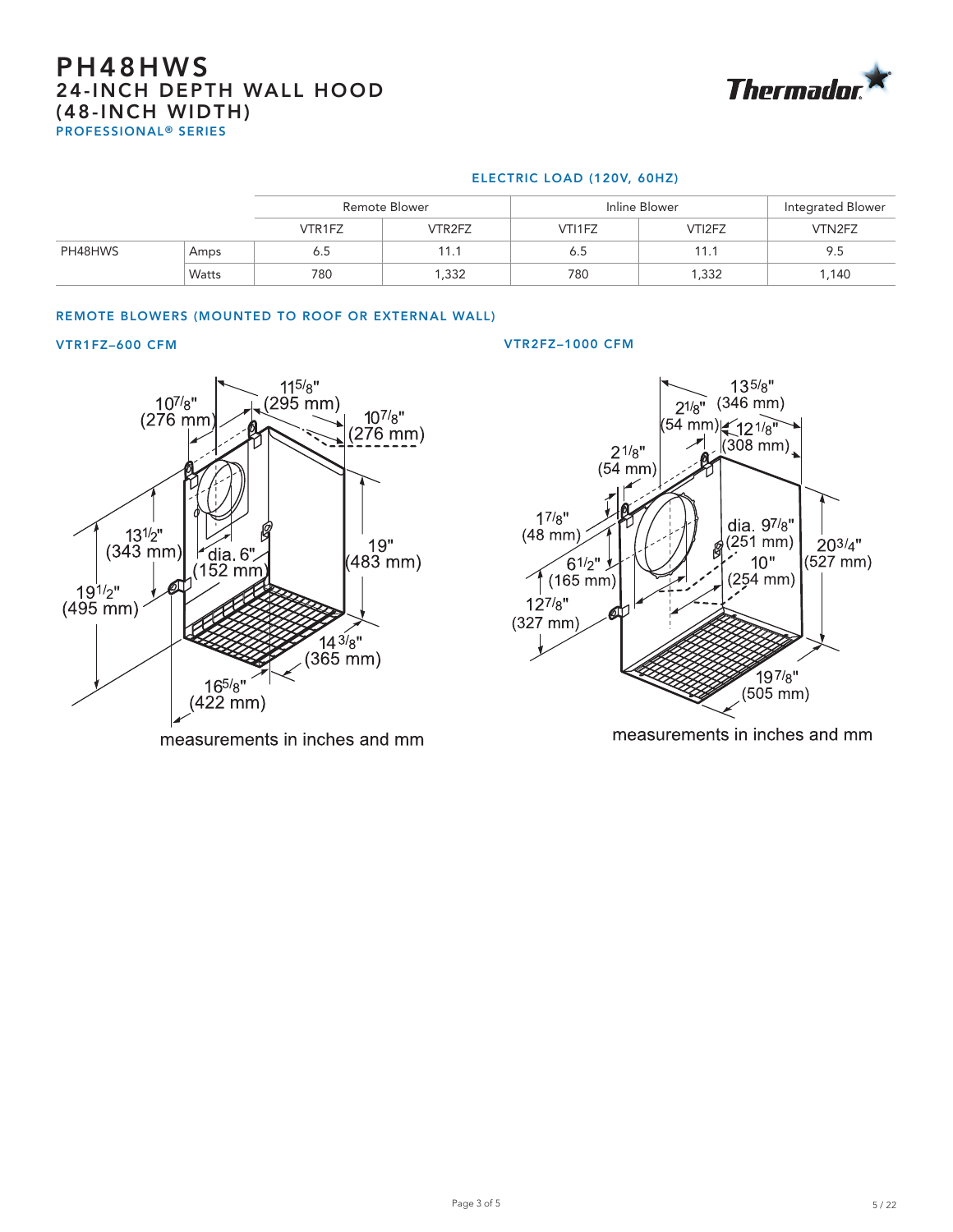

## INLINE BLOWERS (MOUNTED BETWEEN KITCHEN AND EXTERNAL WALL)

#### VTI1FZ–600 CFM VTI2FZ–1000 CFM



 $\begin{array}{r} 12^{\circ} \\ (305 \text{ mm})_{7/8}^{\circ} \\ (22 \text{ mm}) \end{array}$  $12^{1/g}$  $(308$  mm) dia  $9^{7/8"$  $19^{1/g''}$  $(486$  mm $)$  $(251$  mm)  $\cdot$  13/4"  $(44$  mm $)$  $\frac{12^{7}}{8^{10}}$  $(327 \text{ mm})$   $14 \frac{3}{8}$  $(365$  mm $)$ 

measurements in inches and mm

measurements in inches and mm

# INTEGRATED BLOWERS (MOUNTED IN HOOD)

VTN2FZ–1000 CFM



Measurements in inches (mm)

## HVI PERFORMANCE VALUES (CFM & SONES)

| <b>PH48HWS WITH BLOWER VTN2FZ</b> |                                 |                      |                   |                      |                   |                      |                   |                      |
|-----------------------------------|---------------------------------|----------------------|-------------------|----------------------|-------------------|----------------------|-------------------|----------------------|
|                                   | Pressure (in. H <sub>2O</sub> ) |                      | Amps (@ 0.1 SP)   |                      | <b>CFM</b>        |                      | Sones             |                      |
| Exhaust                           | <b>High Speed</b>               | <b>Working Speed</b> | <b>High Speed</b> | <b>Working Speed</b> | <b>High Speed</b> | <b>Working Speed</b> | <b>High Speed</b> | <b>Working Speed</b> |
| Horizontal                        | 0.1                             | 0.016                | 7.15              | 3.32                 | 980               | 390                  | 14.0              | 3.0                  |
| Vertical                          | 0.1                             | 0.017                | 7.15              | 3.31                 | 990               | 390                  | 15.0              | 3.0                  |